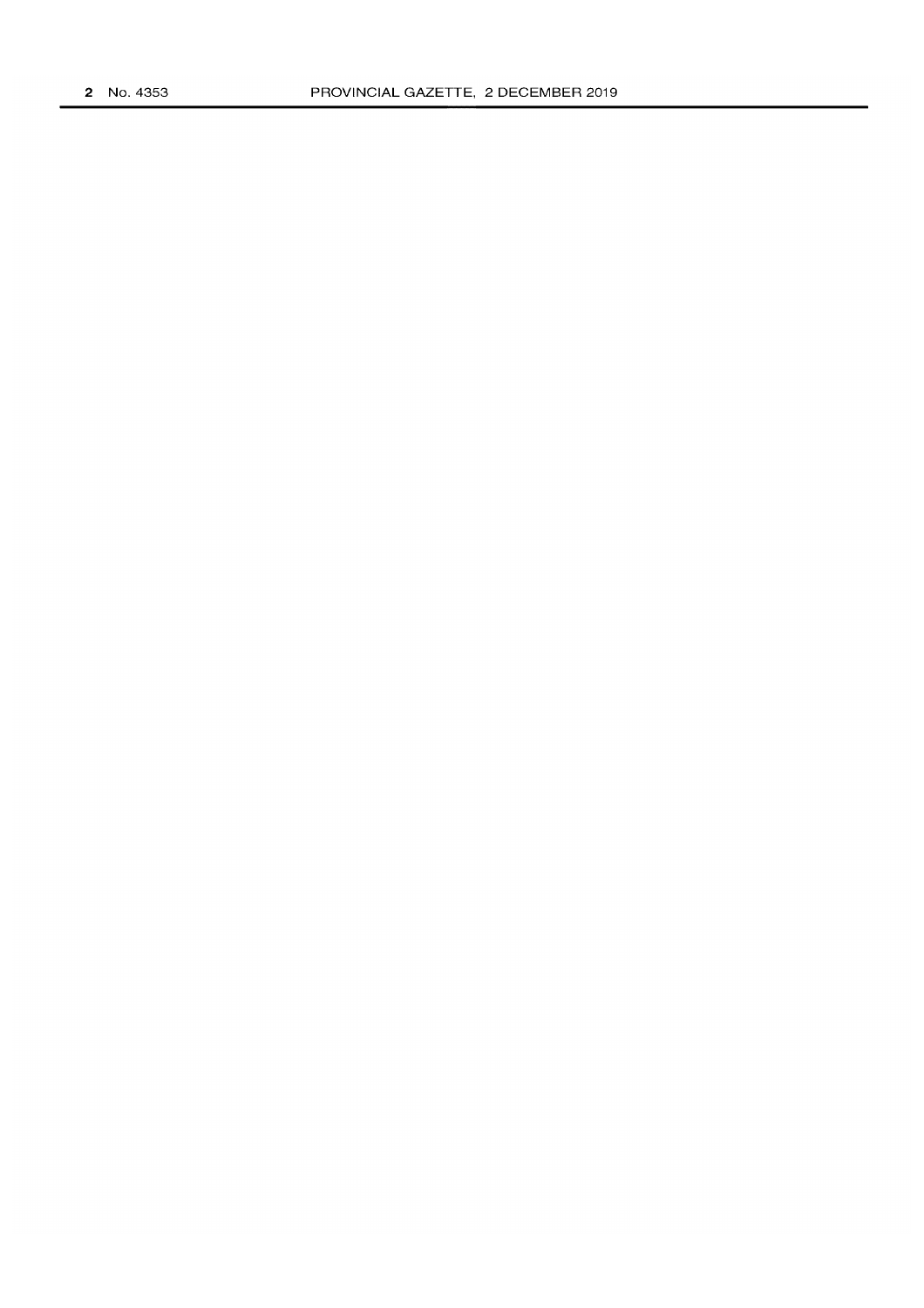#### **CONTENTS**

|     |                                                                                                         | Gazette<br>No. | Page<br>No. |
|-----|---------------------------------------------------------------------------------------------------------|----------------|-------------|
|     | <b>PROVINCIAL NOTICES • PROVINSIALE KENNISGEWINGS</b>                                                   |                |             |
| 327 | Spatial Planning and Land Use Management Act (16/2013): Erf 5932, Uitenhage, Port Elizabeth, Eastern    | 4353           | 14          |
| 328 | Spatial Planning and Land Use Management Act (16/2013): Erf 683 (portion of Erf 5), Berlin Eastern Cape | 4353           | 14          |
| 329 | Spatial Planning and Land Use Management Act (16/2013): Erf 546, Summerstrand, Port Elizabeth, Eastern  | 4353           | 15          |
|     | LOCAL AUTHORITY NOTICES • PLAASLIKE OWERHEIDS KENNISGEWINGS                                             |                |             |
| 298 | Local Government: Municipal Property Rates Act (6/2004): King Sabata Dalindyebo Municipality: Notice    | 4353           | 16          |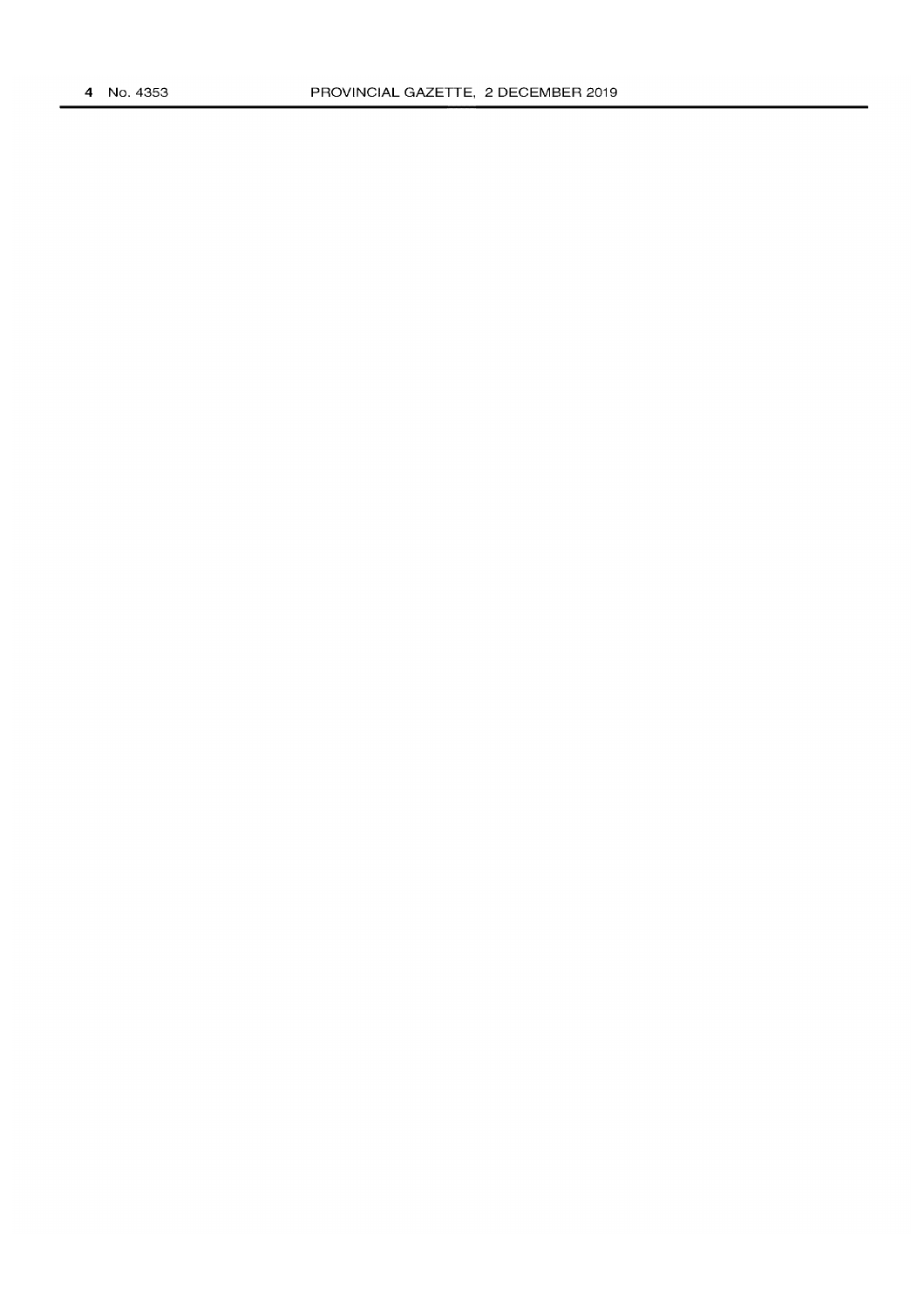$\ddot{\phantom{a}}$ 

 $\tilde{\phantom{a}}$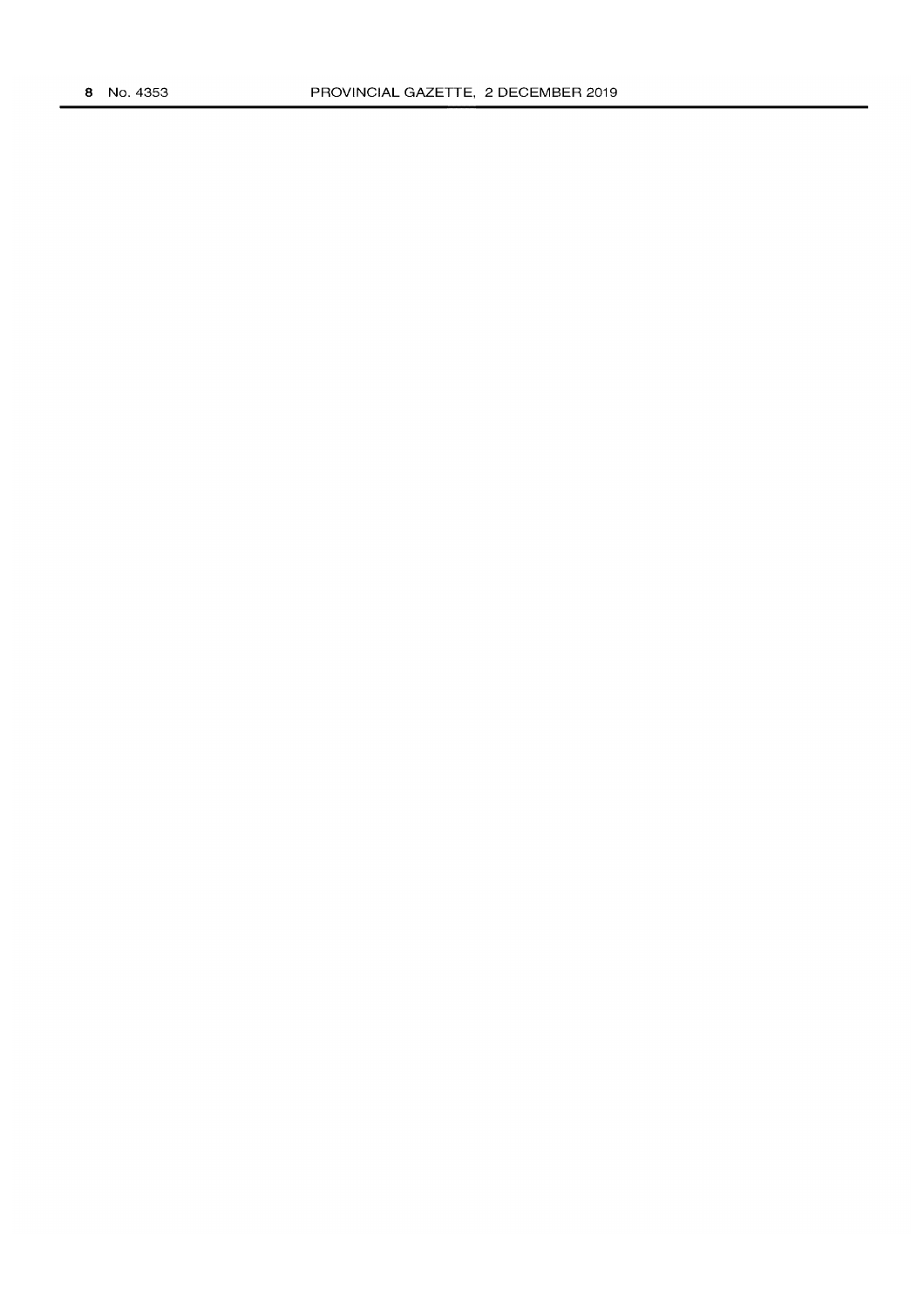$\ddot{\phantom{a}}$ 

 $\tilde{\phantom{a}}$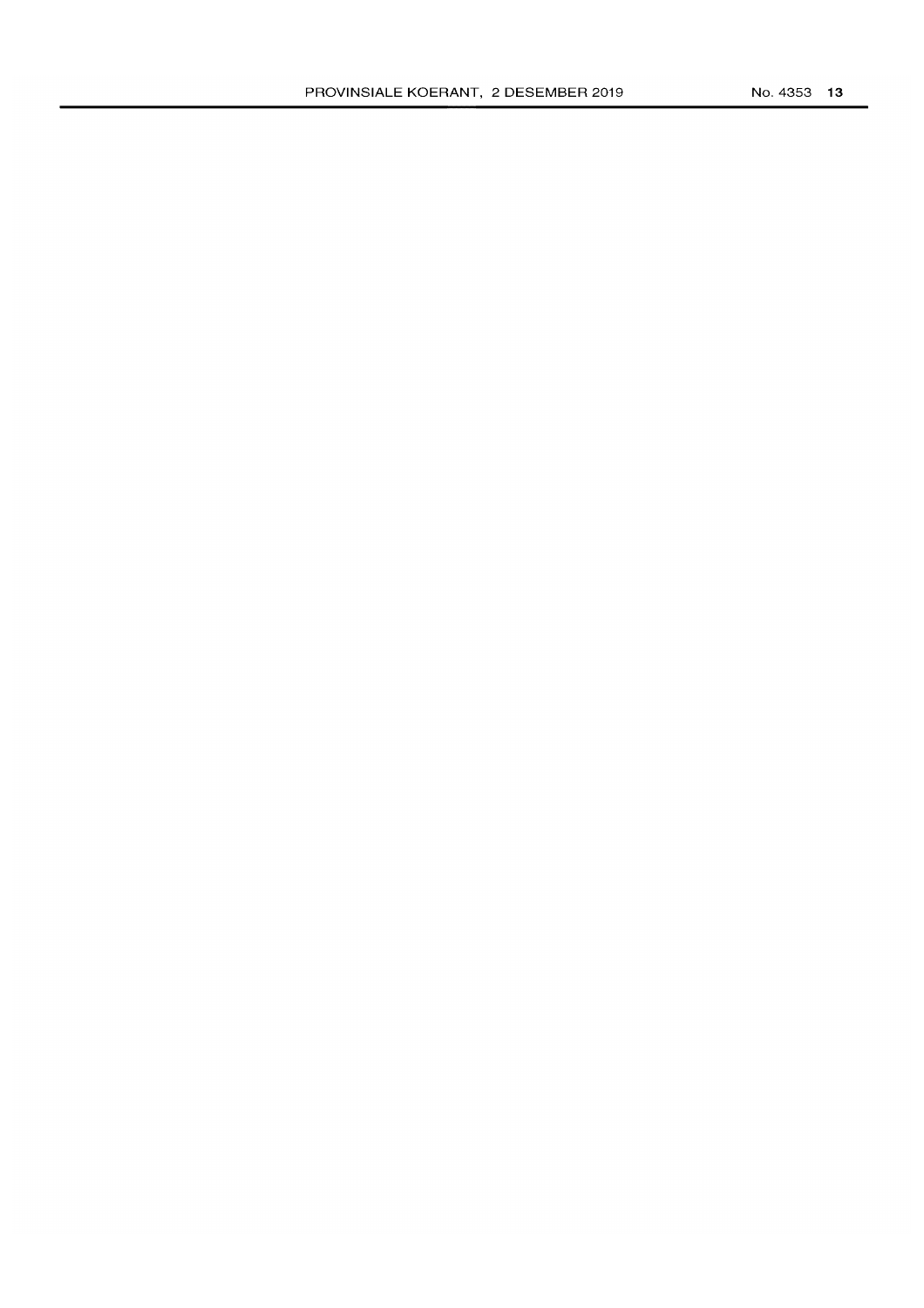# PROVINCIAL NOTICES • PROVINSIALE KENNISGEWINGS

### PROVINCIAL NOTICE 327 OF 2019

## Removal of Restrictions in terms of the Spatial Planning and Land Use Management ACT, 2013 (Act 16 of 2013)

#### ERF 5932, Uitenhage, Port Elizabeth, Eastern Cape

Under section 47 of the Spatial Planning and Land Use Management ACT, 2013 (Act 16 of 2013) and upon instruction by the Local Authority, a notice is hereby given that conditions B.e(ii) and B.e(iv) contained in Deed of Transfer T29534/1972 applicable to Erf 5932, Uitenhage is hereby removed and condition C.a(i) also contained in Deed of Transfer T29534/1972 are amended to include Telecommunications Infrastructure.

### PROVINCIAL NOTICE 328 OF 2019

## Buffalo City Metropolitan Municipality (EASTERN CAPE)

## Removal of Restrictions in terms of the Spatial Planning and Land Use Management Act, 2013 (Act 2016 of 2013)

# ERF 683 (PORTION OF ERF 5) BERLIN EASTERN CAPE AND ERF 1412 (PORTION OF ERF 5) BERLIN, EASTERN CAPE

Under Section 47 of the Spatial Planning and Land Use Management Act, 2013 (Act 16 of 2013) and upon instructions by the Local Authority, a notice is hereby given that conditions C (d) (i) and C (d) (ii) from Deed of Transfer Number T4008/1984CTN applicable to Erf 683 (Portion of Erf 5) Berlin and Deed of Transfer Number T90/1986CTN applicable to Erf 1412 (Portion of Erf 5) Berlin are hereby removed.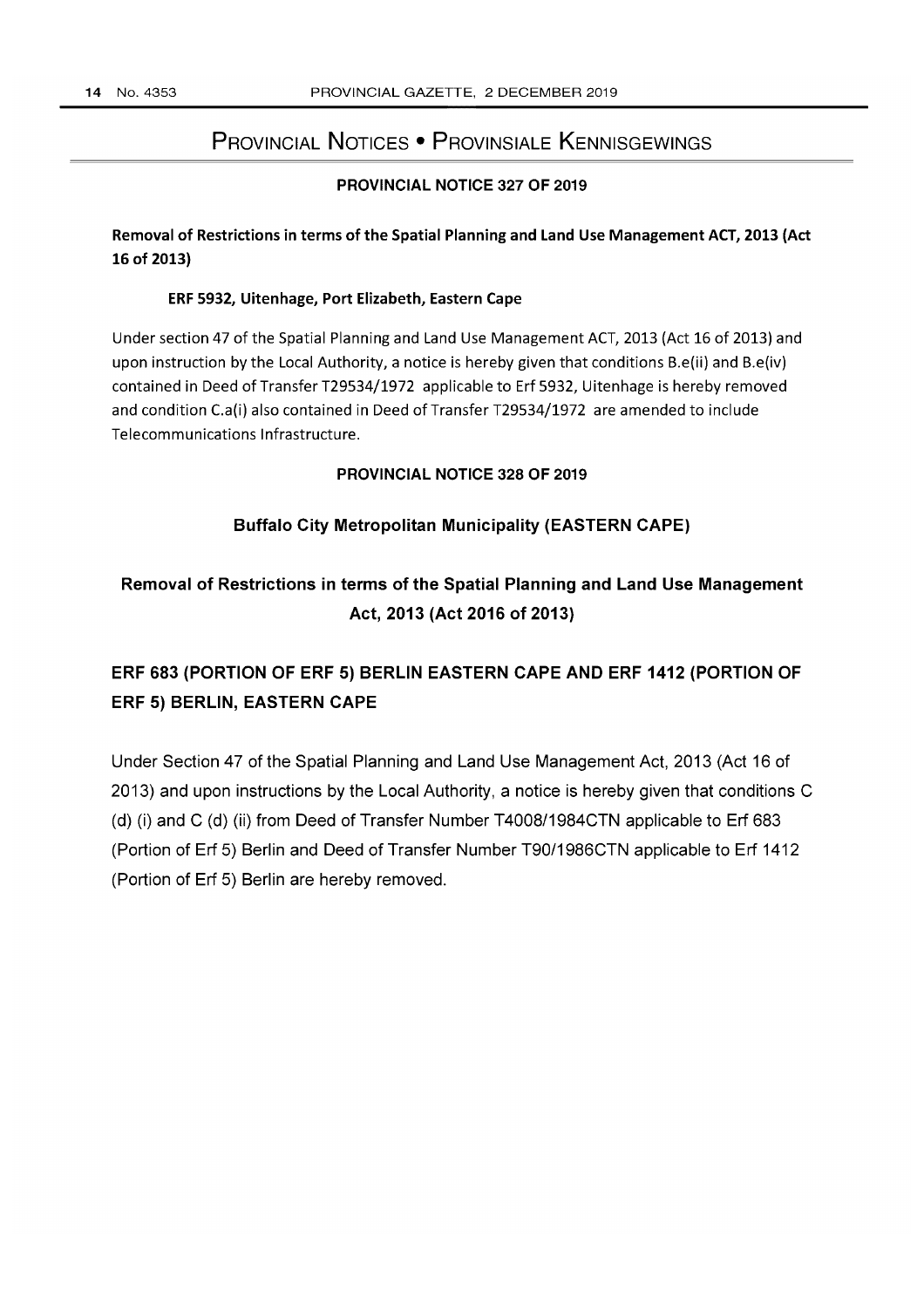### PROVINCIAL NOTICE 329 OF 2019

### Nelson Mandela Bay Municipality (EASTERN CAPE)

# Removal of Restrictions in terms of the Spatial Planning and Land Use Management Act, 2013 (Act 16 of 2013)

### ERF 546, SUMMERSTRAND, PORT ELIZABETH, EASTERN CAPE

Under Section 47 of the Spatial Planning and Land Use Management Act, 2013 (Act 16 of 2013) and upon instructions by the Local Authority, a notice is hereby given that condition 5{b) in Deed of Transfer No. T43701/2014 applicable to Erf 546, Summerstrand is hereby removed.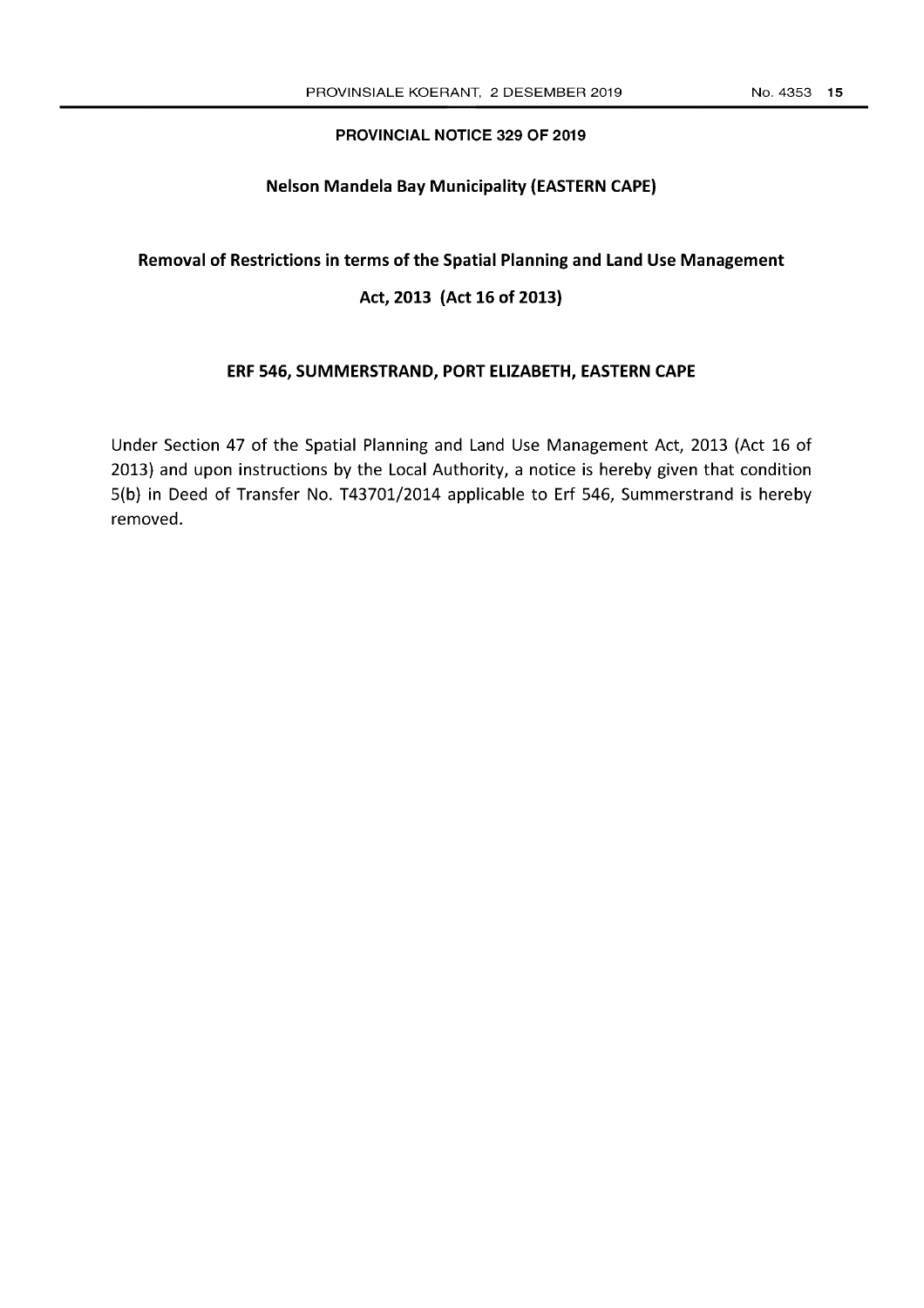## LOCAL AUTHORITY NOTICES • PLAASLIKE OWERHEIDS KENNISGEWINGS

#### LOCAL AUTHORITY NOTICE 298 OF 2019



#### KING SABATA DALINDYEBO MUNICIPALITY NOTICE CALLING FOR THE INSPECTION OF SUPPLEMENTARY VALUATION ROLL

Notice is hereby given in terms of Section 49 (1) (a) (i) read with 78 (2) of the Local Government Municipal Property Rates Act 2004 (Act 6 of 2004), hereinafter referred to as the "Act", that the Supplementary valuation roll for the Financial years 2014 - 2018 is open for public inspection at the Municipal Offices, situated on the following addresses from 19th August  $2019$  to  $27<sup>th</sup>$  September 2019.

- (1) Office 133 Munitata Building, Corner York Road and Sutherland Street;
- (2) Mqanduli Municipal Offices;
- (3) Ngangelizwe Library;
- (4) Town Hall;
- (5) and website www.ksd.gov.za.

An invitation is hereby made in terms of Section 49 (1) (a) (ii), read with 78 (2) of the Act that any owner of property or other person who so desires should lodge an objection with the Municipal Manager in respect of any matter reflected in, or omitted from the Supplementary valuation roll within the above-mentioned period.

Attention is specifically drawn to the fact that in terms of section 50 (2) of the Act an objection must be in relation to a specific individual property and not against the supplementary valuation roll as such.

The form for the lodging of an objection is obtainable at all Revenue offices of the Municipality in Mthatha and Mqanduli.

The completed forms addressed to the Municipal Manager must be returned to office No. 133, Munitata Building.

• Office 133 Munitata Building, Corner York Road and Sutherland Street.

#### • Municipal Offices: Mqanduli

For further enquiries please contact: Ms N. Mjali, Tel. No. 047 501 4027

N.PAKADE MUNICIPAL MANAGER 31 JULY 2019